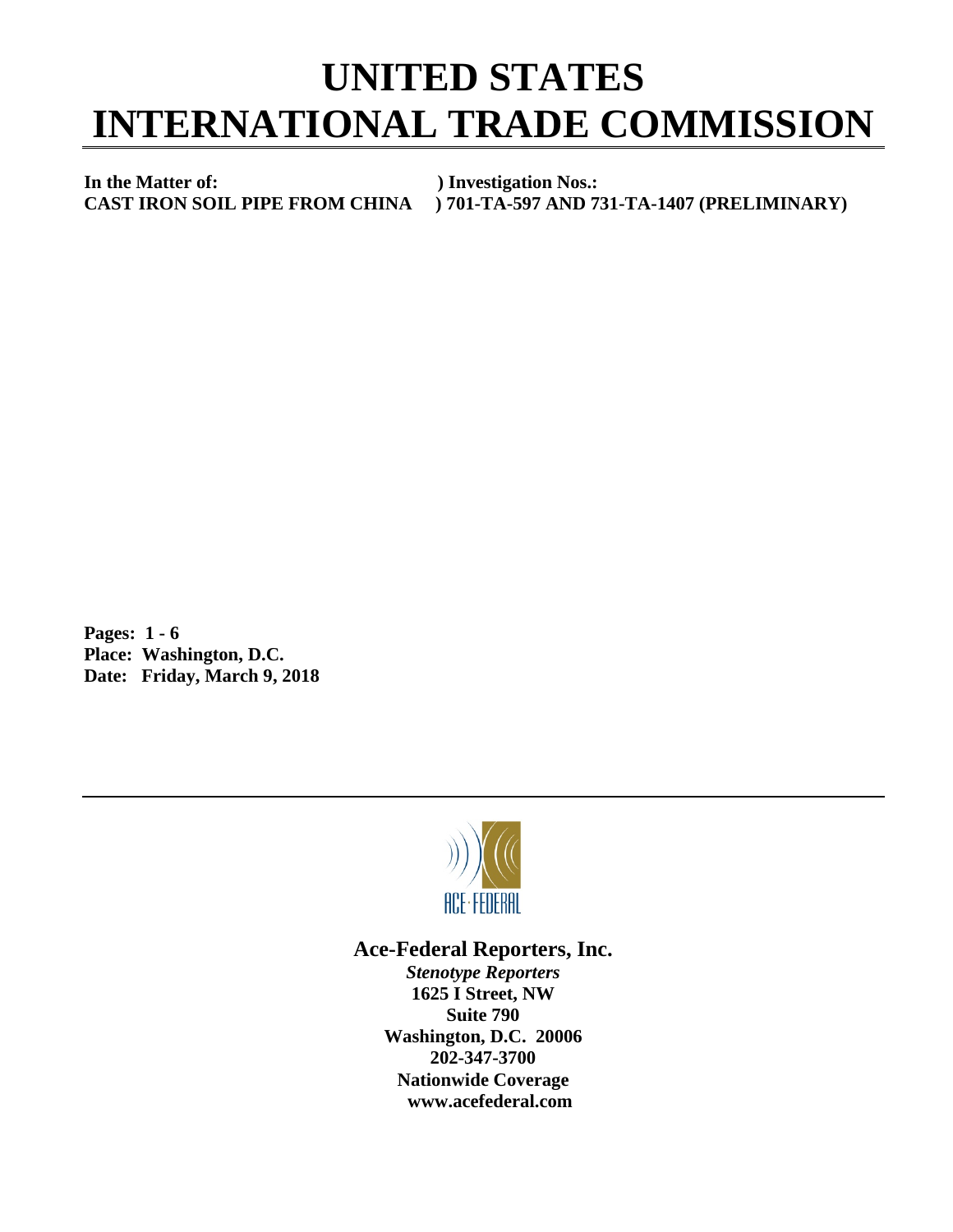1 THE UNITED STATES INTERNATIONAL TRADE COMMISSION 2 In the Matter of: (2008) 1nvestigation Nos.: 3 CAST IRON SOIL ) 701-TA-597 and 731-TA-1407 4 PIPE FROM CHINA ) (Preliminary)  $5<sub>5</sub>$  6 7 8 Friday, March 9, 2018 9 Main Hearing Room (Room 101) 10 U.S. International 11 Trade Commission 12 500 E Street, S.W. 13 Washington, D.C. 14 The meeting commenced, pursuant to notice, at 15 11:00 a.m., before the Commissioners of the United States 16 International Trade Commission, the Honorable Rhonda K. 17 Schmidtlein, presiding. 18 APPEARANCES: 19 On behalf of the International Trade Commission: 20 Commissioners: 21 RHONDA K. SCHMIDTLEIN, CHAIRMAN 22 DAVID S. JOHANSON, VICE CHAIRMAN 23 IRVING A. WILLIAMSON, COMMISSIONER, (via telephone) 24 MEREDITH M. BROADBENT, COMMISSIONER (via telephone) <u>25</u>

Ace-Federal Reporters, Inc.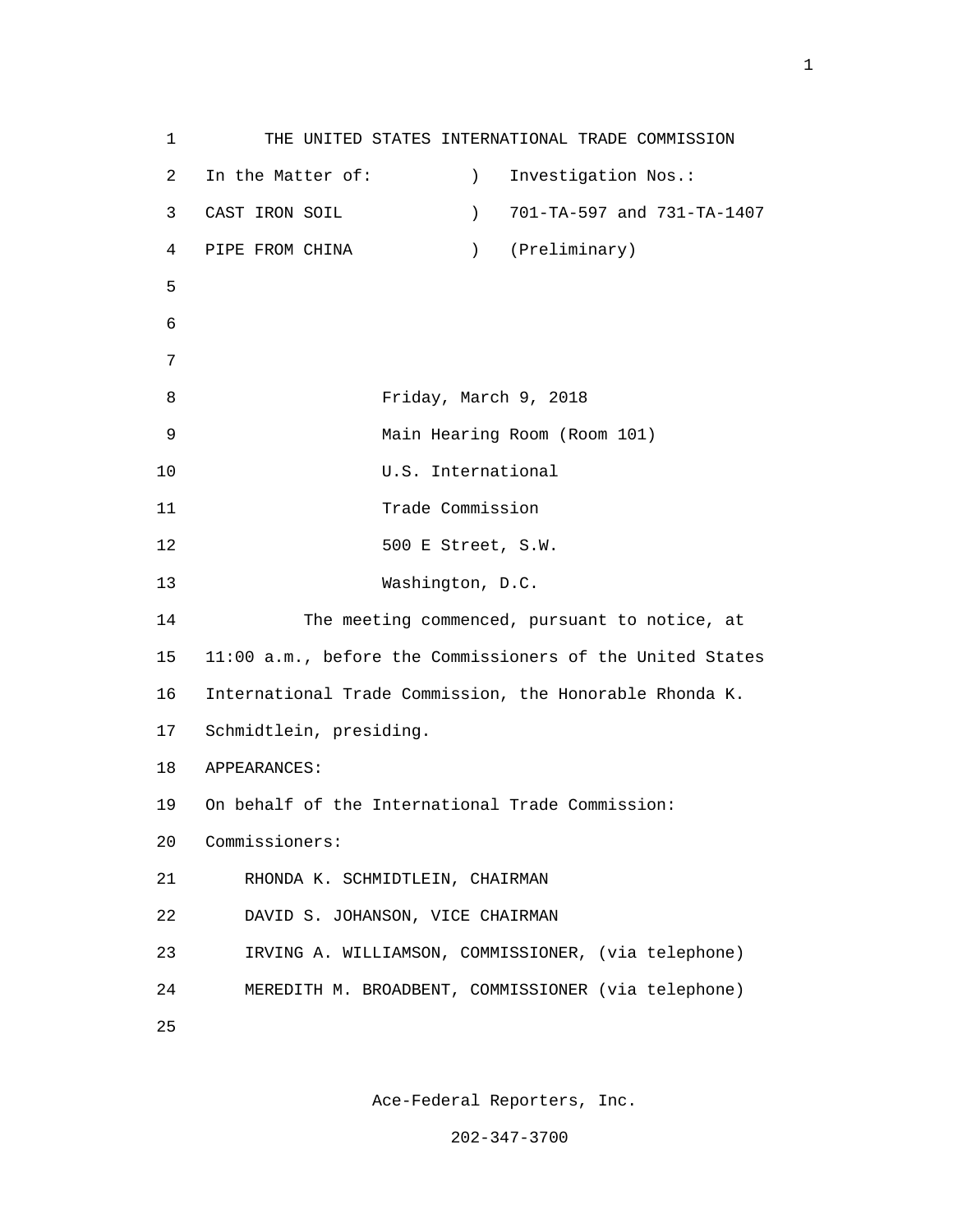- 1 APPEARANCES (Continued)
- 2 Staff:

| 3               | DOUGLAS CORKRAN, SUPERVISORY INVESTIGATOR     |
|-----------------|-----------------------------------------------|
| $\overline{4}$  | CHARLES YOST, ACCOUNTANT/AUDITOR              |
| 5               | AMELIA PREECE, INTERNATIONAL ECONOMIST        |
| 6               | AMELIA SHISTER, INVESTIGATOR                  |
| $7\overline{ }$ | DAVID GOLDFINE, ATTORNEY/ADVISOR              |
| 8               | MARK BRININSTOOL, INTERNATIONAL TRADE ANALYST |
| 9               |                                               |
| 10              | SHARON BELLAMY, RECORDS MANAGEMENT SPECIALIST |
| 11              |                                               |
| 12              |                                               |
| 13              |                                               |
| 14              |                                               |
| 15              |                                               |
| 16              |                                               |
| 17              |                                               |
| 18              |                                               |
| 19              |                                               |
| 20              |                                               |
| 21              |                                               |
| 22              |                                               |
| 23              |                                               |
| 24              |                                               |
| 25              |                                               |

Ace-Federal Reporters, Inc.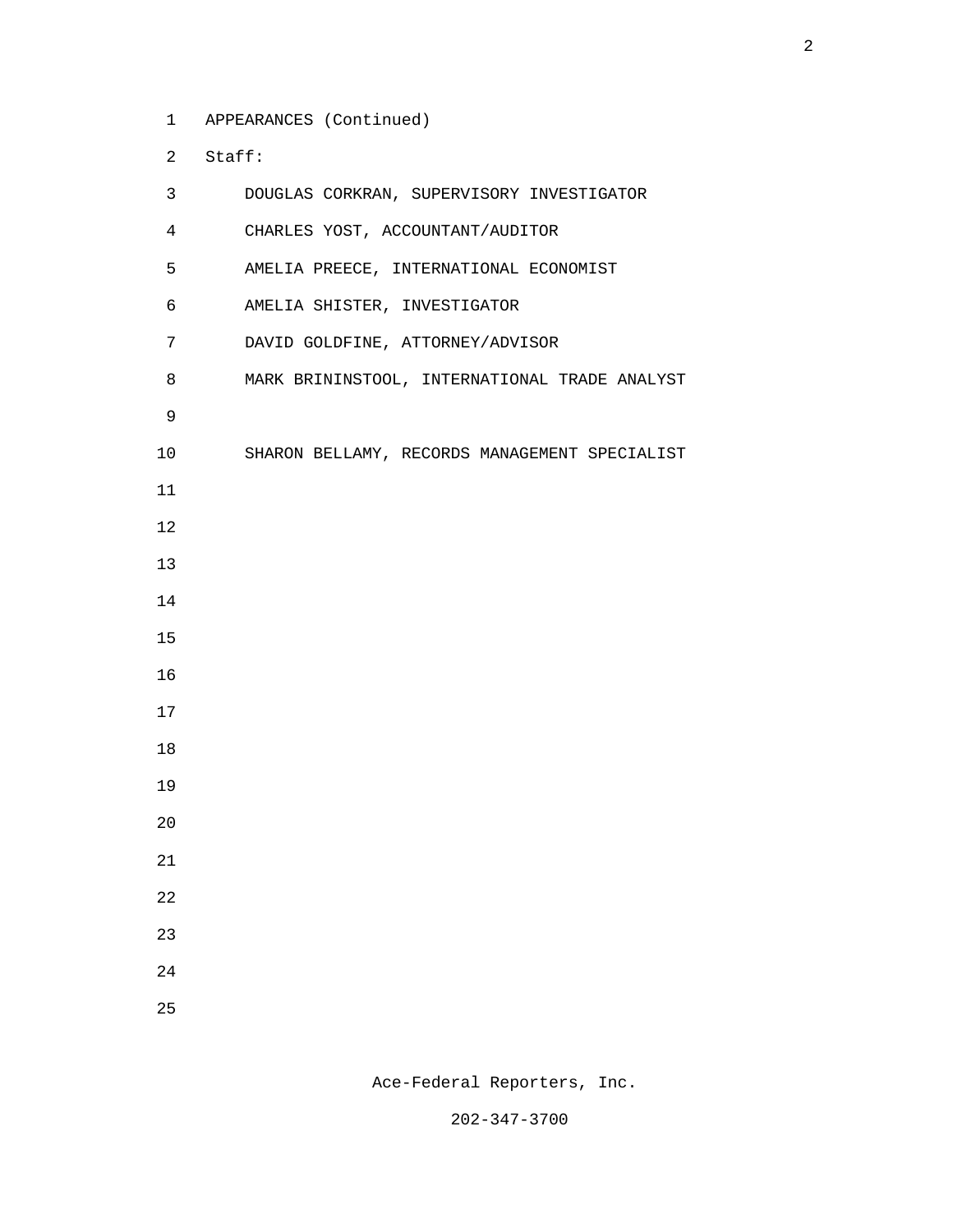| $\mathbf 1$    | PROCEEDINGS                                                 |
|----------------|-------------------------------------------------------------|
| $\overline{a}$ | (11:06 a.m.)                                                |
| 3              | CHAIRMAN SCHMIDTLEIN: Good morning. This                    |
| 4              | meeting of the U.S. International Trade Commission will now |
| 5              | come to order.                                              |
| 6              | Welcome to Commissioners Williamson and Broadbent           |
| 7              | who are participating by telephone.                         |
| 8              | COMMISSIONER BROADBENT (Via phone): Good                    |
| 9              | morning.                                                    |
| 10             | COMMISSIONER WILLIAMSON (Via phone): Good                   |
| 11             | morning.                                                    |
| 12             | CHAIRMAN SCHMIDTLEIN: I understand that there               |
| 13             | are no agendas for future meetings or outstanding Action    |
| 14             | Jackets to consider.                                        |
| 15             | Is there any objection to approval of the minutes           |
| 16             | of February 8th, 9th, 12th, 15th, 16th, and 27, 2018, or    |
| 17             | Ratification List 18-003?                                   |
| 18             | (No response.)                                              |
| 19             | CHAIRMAN SCHMIDTLEIN:<br>Hearing none, they are             |
| 20             | approved.                                                   |
| 21             | Next we turn to the vote in the Preliminary Phase           |
| 22             | of Investigation Numbers 701-TA-597 and 731-TA-1407         |
| 23             | Concerning Imports of Cast Iron Soil Pipe from China.       |
| 24             | Welcome to Mr. Corkran and the staff who                    |
| 25             | participated in these investigations. Are there any         |
|                |                                                             |

Ace-Federal Reporters, Inc.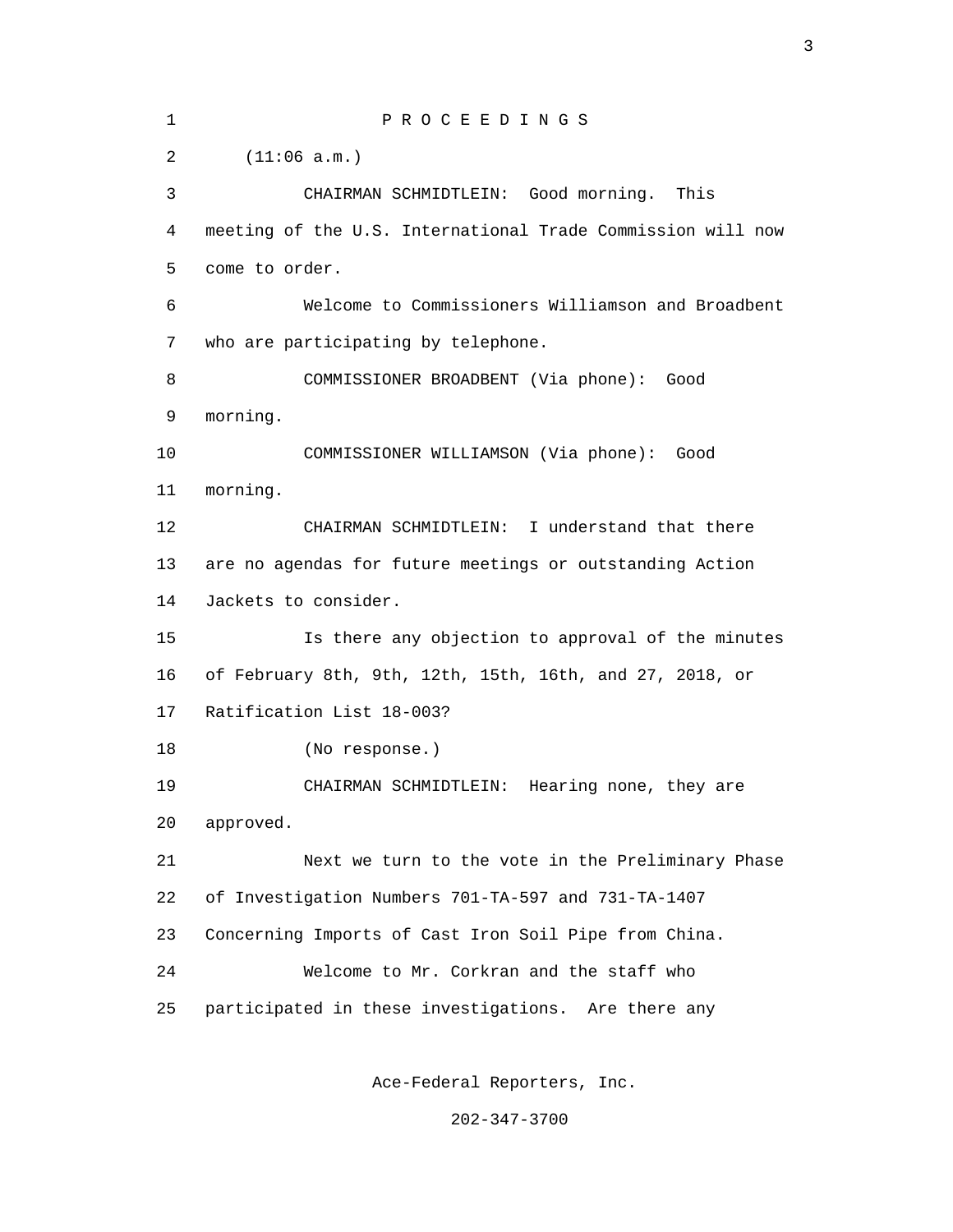1 questions for the staff?

 2 (No response.) 3 CHAIRMAN SCHMIDTLEIN: Are there any additions or 4 corrections to the staff report? 5 MR. CORKRAN: Douglas Corkran, Office of 6 Investigations. Thank you, Madam Chairman. There are no 7 additions or corrections to the staff report. 8 CHAIRMAN SCHMIDTLEIN: Thank you. Is there any 9 objection to approval of the staff report? 10 (No response.) 11 CHAIRMAN SCHMIDTLEIN: Hearing none, it is 12 approved. 13 Madam Secretary, will you please call the roll. 14 MS. BELLAMY: Commissioner Schmidtlein. 15 COMMISSIONER SCHMIDTLEIN: I vote in the 16 affirmative. 17 MS. BELLAMY: Commissioner Johanson. 18 COMMISSIONER JOHANSON: I vote in the 19 affirmative. 20 MS. BELLAMY: Commissioner Williamson. 21 COMMISSIONER WILLIAMSON (Via phone): I vote in 22 the affirmative. 23 MS. BELLAMY: Commissioner Broadbent. 24 COMMISSIONER BROADBENT (Via phone): I vote in 25 the affirmative.

Ace-Federal Reporters, Inc.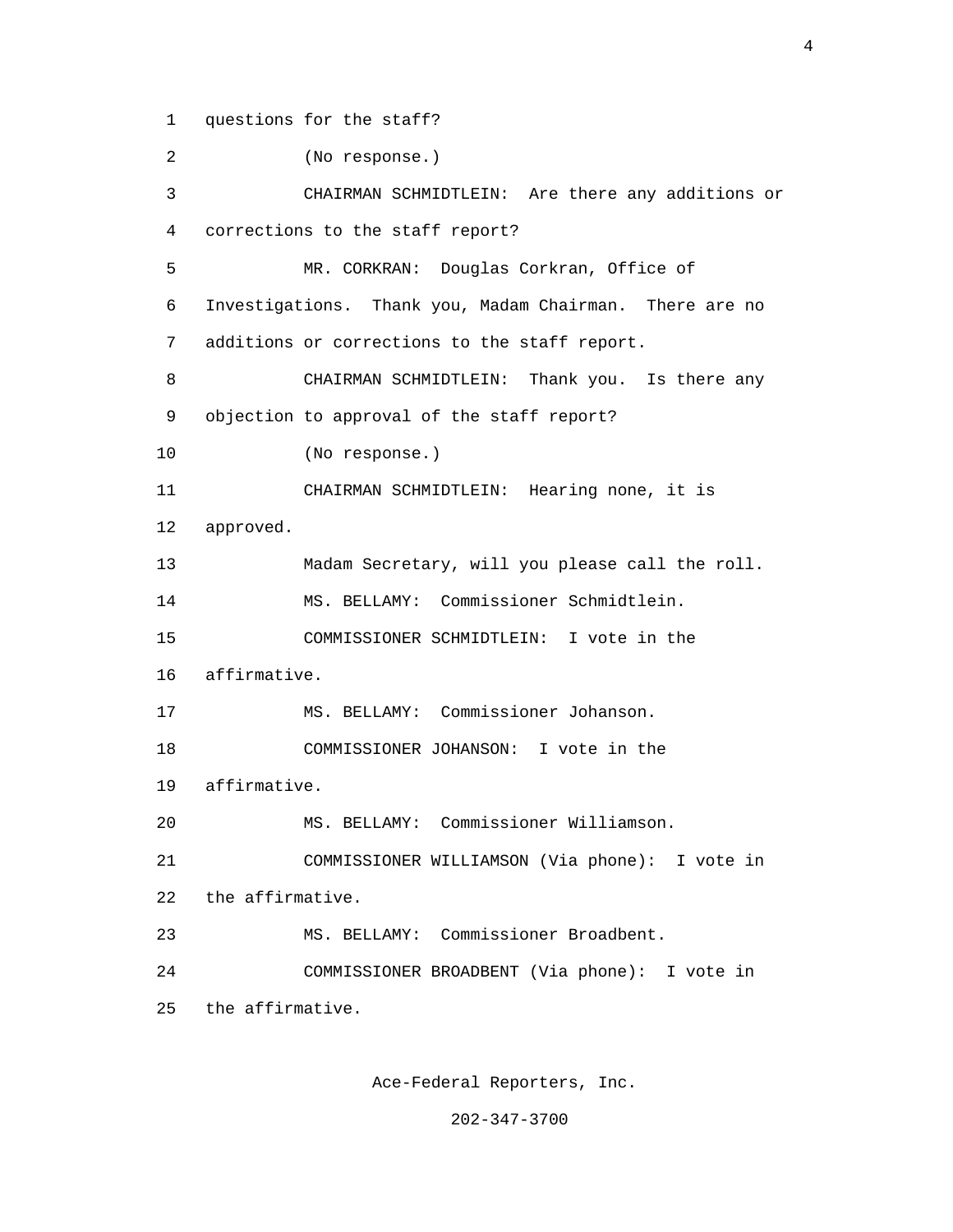1 MS. BELLAMY: Madam Chairman, the Commission has 2 reached affirmative determinations in these investigations. 3 CHAIRMAN SCHMIDTLEIN: Thank you, Madam 4 Secretary. 5 Further information regarding these 6 determinations will be in the press release. Views of the 7 Commission currently are scheduled to be completed and 8 filed on March 19th, 2018. 9 Thank you again to all of the staff who 10 participated in these investigations. And seeing that 11 there is no other business before the Commission, this 12 meeting is adjourned. 13 (Whereupon, at 11:08 a.m., Friday, March 9, 2018, 14 the meeting of the Commissioners of the United States 15 International Trade Commission was adjourned.) 16 17 18 19 20 21 22 23 24 <u>25</u>

 $\sim$  5

Ace-Federal Reporters, Inc.